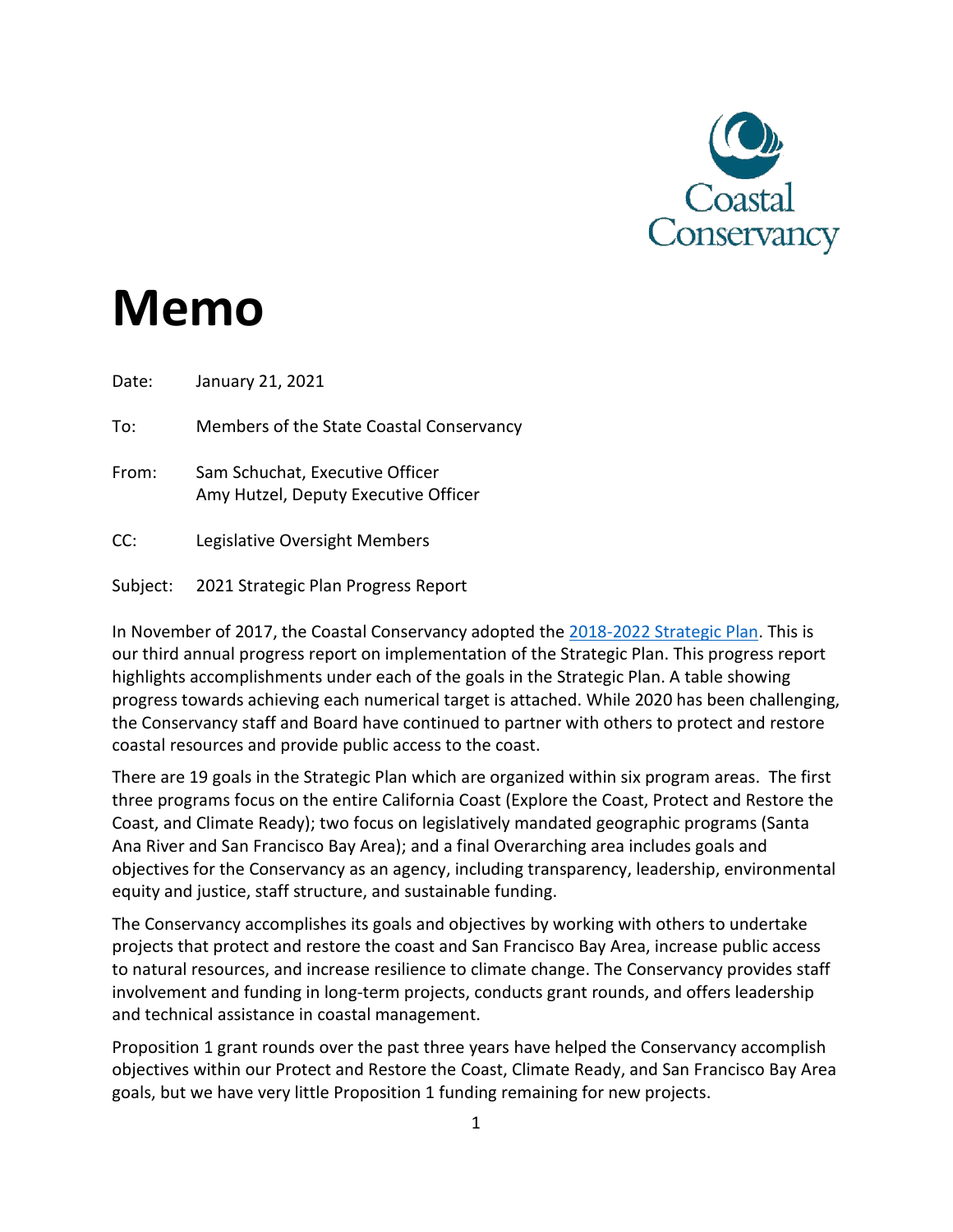The Climate Ready grant rounds in 2018 and 2019, supported by Greenhouse Gas Reduction Funds, aided the Conservancy in achieving objectives to address climate change and coastal resource enhancement. A request for proposals for the San Francisco Bay Climate Ready funds was released in November 2020 and projects will be taken to the board starting in 2021.

The annual Explore the Coast grant rounds continue to support the Conservancy's objectives to increase access to the coast for all Californians and improve public understanding of coastal resources. In 2019, a beach wheelchair grant round was held in conjunction with the Explore the Coast grant round and we may repeat this grant round in 2021 or 2022.

Proposition 68 funding and remaining Proposition 84 funding are supporting many of our Strategic Plan objectives, including objectives that cannot be funded with Proposition 1, such as the Coastal Trail and other public access projects. Prop 68 includes funding to support the Conservancy's purposes generally, as well as specific funds for lower-cost coastal accommodations, wetlands restoration in San Francisco Bay, climate adaptation in the San Francisco Bay Area, the Santa Ana River Conservancy, the Santa Margarita River Parkway, coastal forest watersheds, West Coyote Hills, and acquisition of parcels associated with estuarine lagoons and designated wildlife areas. Pre-proposals are being accepted on an ongoing basis for Proposition 68 and 84 funding. In 2019, the Conservancy conducted a targeted request for pre-proposals for the lower-cost overnight accommodation funding in Proposition 68 and will conduct this again in 2021. Proposition 68 funds to support general program goals in the San Francisco Bay Area were appropriated to a single project, limiting anticipated progress towards access and uplands goals in the Bay Area. In the South Coast, Proposition 68 funds were appropriated to the Tijuana River Border Pollution Control Project, limiting progress toward other strategic objectives in the region.

The passage of Measure AA in the San Francisco Bay Area in 2016 has accelerated the planning and restoration of baylands habitats and associated flood management and public access. The funding is authorized by the Governing Board of the San Francisco Bay Restoration Authority, with Conservancy staff assisting the San Francisco Bay Restoration Authority in the management of Measure AA funds. The Authority is in the review process for the fourth annual grant round now and has also developed a community-grants program. The Conservancy Board also authorized the final round of projects this year under a unique partnership with the Marin Community Foundation that has enabled several adaptation projects in Marin County.

#### **Explore the Coast**

#### **Coastal Trail (Goal 1)**

The Conservancy made good progress in 2020 on the Coastal Trail. We have completed a map of the Coastal Trail network. We are 52% of the way towards our 100% goal for signage of the existing Coastal Trail, passing the halfway mark in 2020 despite the pandemic, thanks to signage work in Sonoma County. We have funded construction of 20 miles of Coastal Trail and design of an additional 18 miles of Coastal Trail. We need to continue to focus on construction of new trail segments over the next three years, as well as securing property for development of the Coastal Trail. Coastal trail projects funded in 2020 include construction of a missing trail link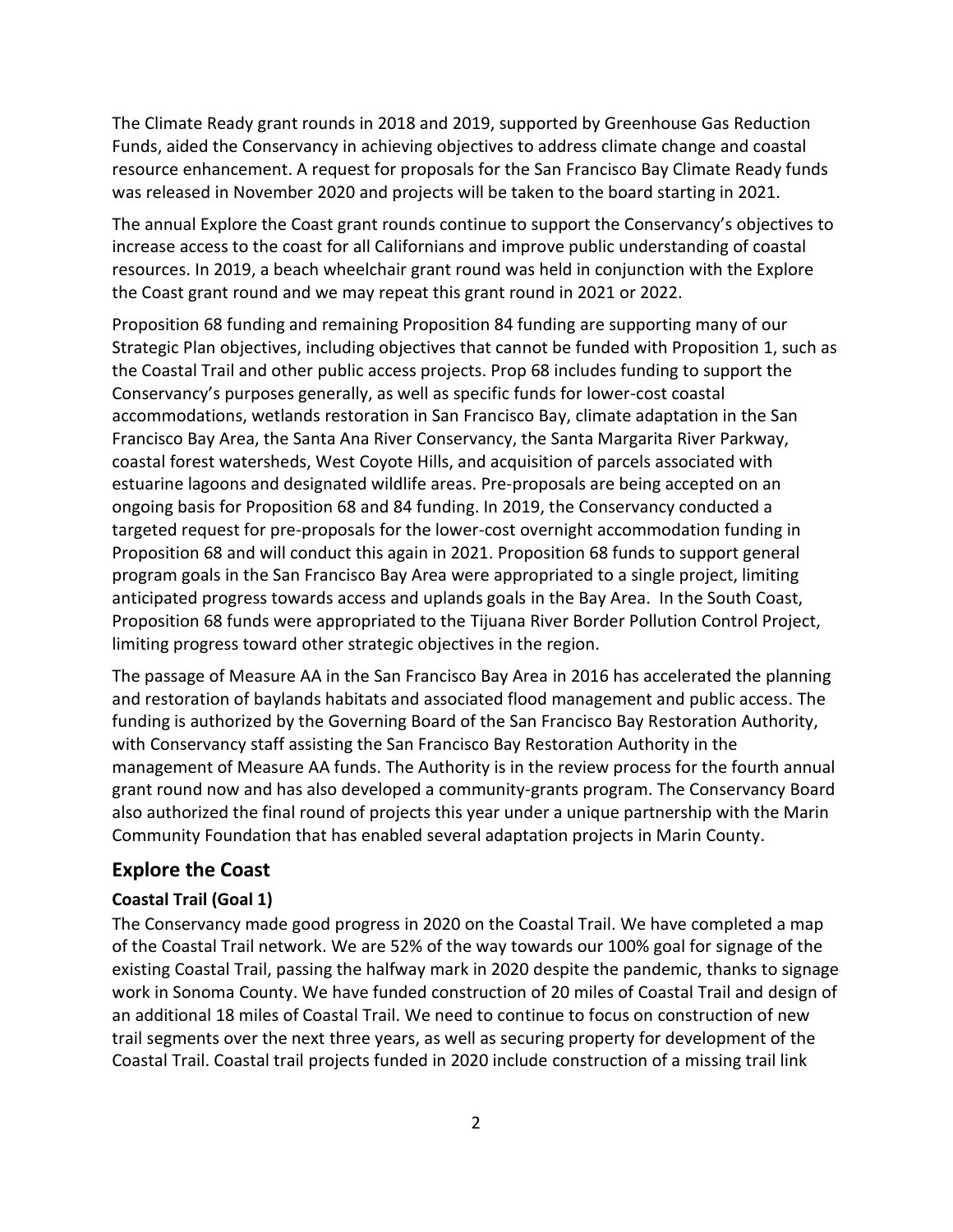between the Crescent City Harbor and the Crescent City waterfront and planning for a 3-mile Coastal Trail segment at Carrington Ranch in Sonoma County.

## **Coastal Access (Goal 2)**

The Conservancy made significant progress on most of the objectives related to coastal recreational facilities and regional trails. Coastal access projects funded in 2020 included:

- Tunitas Creek Beach Acquisition: The Conservancy provided a \$6.2 million grant to San Mateo County to acquire 58 acres of coastal bluff and beach property south of Half Moon Bay and to develop plans to open this remarkably scenic property as a new County Park.
- Avila Pier and Capitola Wharf renovations: The Conservancy approved funding for upgrades to both the Avila Pier and Capitola Wharf that will help these piers survive for several more decades.
- Old Smith Ranch: accessway constructed and opened by the Mendocino Land Trust, providing parking, a picnic area, and 2.1 miles of trails both along the 10 Mile River and connecting to the Coastal Trail at Mackerricher State Park.
- Funding to the Trinidad Coastal Land Trust and the Moat Creek Management Agency to construct ADA improvements at existing accessways at Houda Creek in Trinidad, and Moat Creek in Southern Mendocino, respectively.

## **Urban Waterfront Revitalization and Lower-Cost Accommodations (Goal 3)**

The Conservancy continued to make progress on planning and construction of waterfront revitalization projects. Work continued on the Crescent City Beachfront Master Plan and funding was authorized to the Ventura Harbor District to install a new crane and storage facilities to support the commercial fishing industry.

The Conservancy completed the Explore the Coast Overnight Assessment in 2019 in conjunction with the Coastal Commission and Department of Parks and Recreation, and after multiple workshops with stakeholders. The plan guides our work in designing and constructing lowercost coastal accommodations and in developing programs to ensure accommodations are accessible to low and middle-income households. In 2020, the Board authorized funding for the expansion of the Bureau of Land Management's Mattole Beach campground and for restoration of three additional historic cottages at Crystal Cove State Park.

## **Environmental Education (Goal 4)**

The Conservancy is making excellent progress on its objective related to environmental education, primarily due to the Explore the Coast grant program and the Southern California Wetlands Recovery Program's Community Wetland Restoration Grant Program. The 2018 Explore the Coast grant round funded 27 projects, the 2019 grant round funded 31 projects, and the 2020 grant round funded 21 projects. Funded projects facilitate and enhance the public's opportunities to explore the coast of California and the San Francisco Bay shoreline. An Advisory Board for the Explore the Coast grant program participates in review of grant applications and decision-making and planning for future grant rounds. The Community Wetlands Restoration Program funded seven hands-on wetland and watershed restoration projects in Southern California in 2018, several of which included environmental education.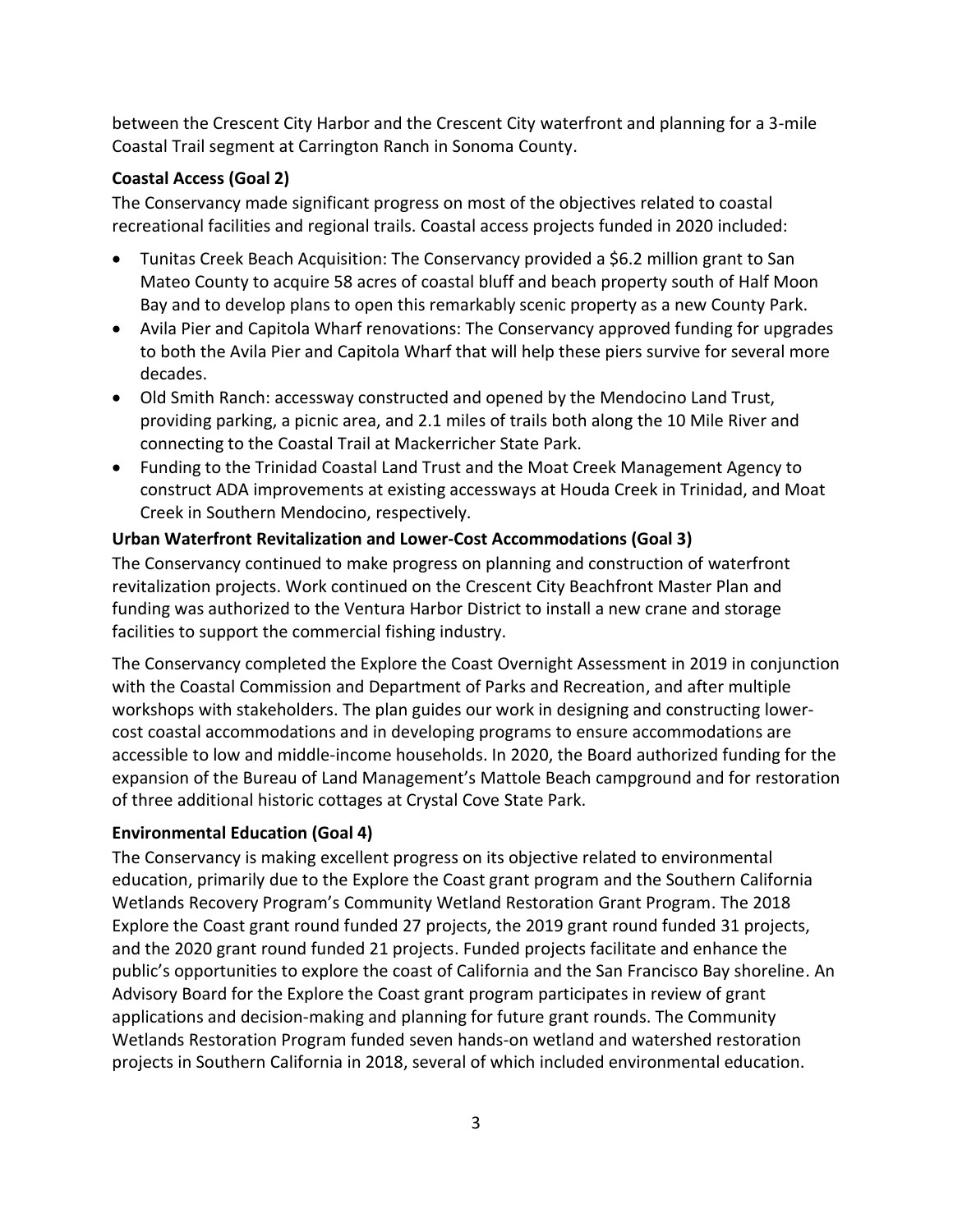# **Protect and Restore the Coast**

## **Coastal Resource Properties (Goal 5)**

The Conservancy continued to make progress towards protection of coastal resource properties and implementing projects that preserve and restore fish and wildlife corridors. In 2020, the Conservancy approved funds to acquire:

- 23.7 acres in the Santa Monica Mountains adjacent to the Ramirez Canyon Campground to provide public access to the campground and a new connection to the Coastal Slope Trail,
- the 191-acre Newland Marsh in the Huntington Beach Wetland Complex,
- the 113-acre Mill Bend at the mouth of the Gualala River in Sonoma and Mendocino Counties in partnership with the Redwood Coast Land Conservancy,
- the 515-acre Dutch Bill Creek Parkway to the south of Monte Rio with Sonoma County Regional Parks, and
- the 366-acre Samoa Dunes and Wetlands on the North Spit of Humboldt Bay in partnership with the Friends of the Dunes.

The Board also authorized funding for the final engineering of the Liberty Canyon Wildlife Crossing, which will cross Highway 101 in Los Angeles.

We have made some progress towards our working lands protection objective. Our continuing partnership with the Land Conservancy of San Luis Obispo County has led to the protection of working and natural lands surrounding the more urban areas of San Luis Obispo County, including Hill Ranch, with a 1,770-acre easement that allows continued low-impact grazing and prohibits subdivision and conversion to vineyards; Nicholson Ranch, with a 717-acre conservation easement adjacent to Hill Ranch; and San Luis Obispo Creek Farms, with acquisition of the 45-acre property that enables the continuation of an organic apple orchard while protecting the high value riparian corridor that runs through the farm. To achieve our working lands protection target, we will need to support large-scale acquisitions on the North Coast in the next two years, likely with Prop 68 funds intended for coastal forests.

# **Coastal Watershed Projects (Goal 6)**

The Conservancy has made significant progress with most of the numeric objectives under the coastal watershed goal, to enhance coastal habitats, watersheds, and floodplains; improve fish habitats; improve water quality; and support sea otter recovery. In 2020, the Conservancy authorized over 15 coastal restoration planning or implementation projects, including. The Conservancy authorized implementation of over 15 coastal restoration projects in 2020, including:

- Funding to the City of Eureka to restore over 100 acres of tidal marsh at the mouth of Elk River on Humboldt Bay. The project includes a section of coastal trail, and construction is expected to occur in 2021.
- Funding to California Trout to restore both fish and wildlife habitat and agricultural lands on Cochran Creek and Quail Slough on Humboldt Bay.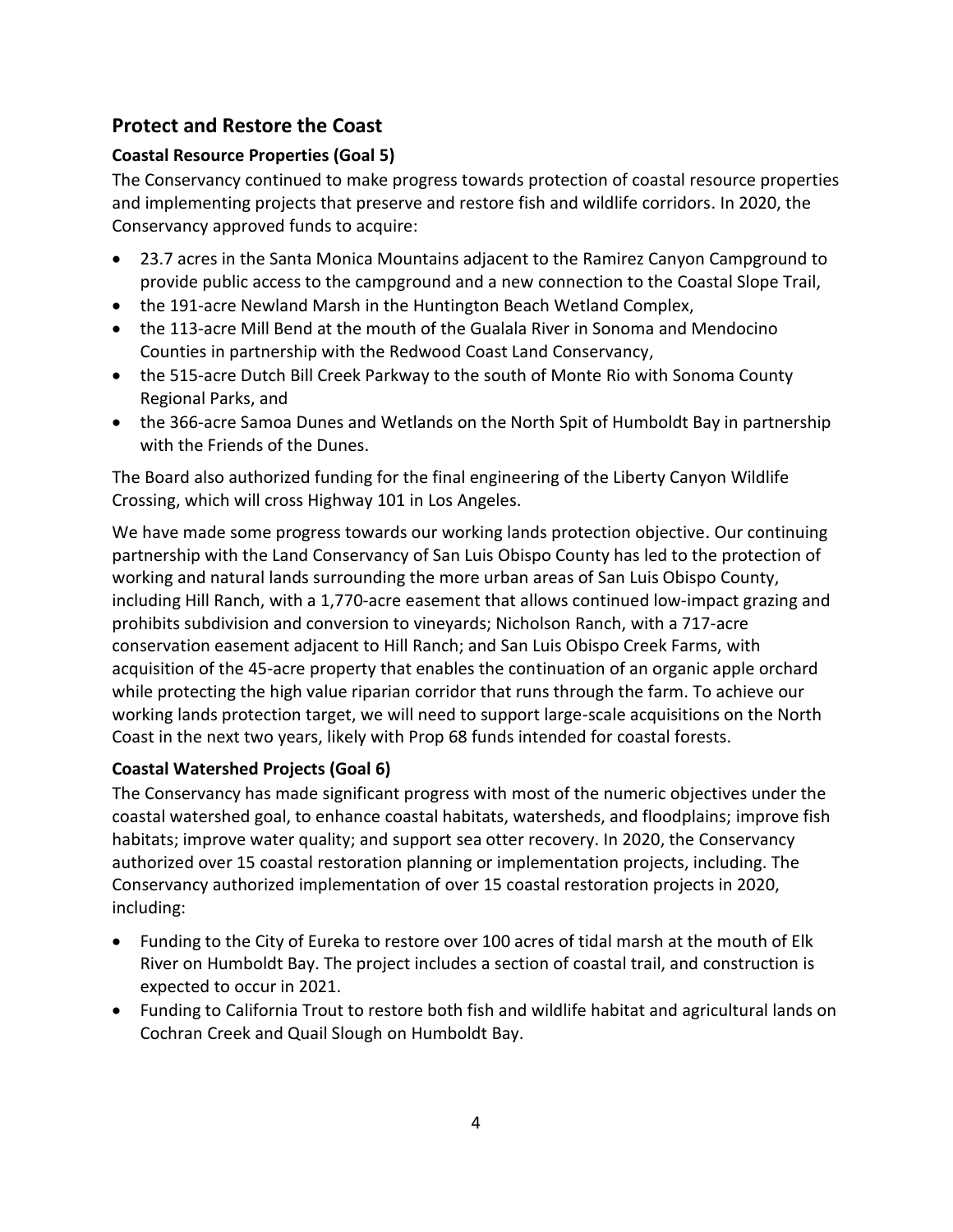- Funding for the first phase of floodplain restoration at Save The Redwood League's Prairie Creek property adjacent to the community of Orick, Humboldt County, to improved salmonid habitat.
- As part of the Conservancy's Regional Forest and Fire Capacity Program, funding to support the Amah Mutsun Tribal Band to build a program to bring cultural burning back to their ancestral lands on the Central Coast. The program will be carried out by the Amah Mutsun Land Trust's Native Stewardship Corps.

## **Working Lands (Goal 7)**

The Conservancy made significant progress on its objectives to implement projects to support working land stewardship, thanks to the Regional Forest and Fire Capacity Program, which has supported multiple planning and implementation projects to improve forest health and increase carbon sequestration. Projects were funded via a block grant from the Natural Resources Agency under the California Climate Initiative. One of the grants, to the Amah Mutsun Tribal Band, is described above. Other grantees include six resource conservation districts, the Golden Gate National Parks Conservancy, and East Bay Regional Park District.

## **Climate Ready**

## **Climate Resilience (Goal 8)**

The Conservancy created its Climate Ready Grant program in 2013 to support projects that are planning or implementing climate adaptation actions. In 2018, Greenhouse Gas Reduction Funds supported a grant round that resulted in twelve projects authorized for funding by the Conservancy, including five urban greening projects, three carbon farming projects, two watershed restoration projects, and two living shorelines projects. The Conservancy has also been able to support several living shoreline projects on the Marin County shoreline thanks to Marin Community Foundation funds. With funding from the Department of Conservation, the Conservancy awarded eight grants for planning and implementation projects that will improve forest health and wildfire resilience. We have no funding specifically for Climate Ready work at this point, but Proposition 1, Proposition 68, and Proposition 84 can also support projects that increase climate resilience on the coast using nature-based techniques. Climate adaptation planning and implementation projects funded in 2020 include Barrio Logan Climate Resiliency Community Project with Environmental Health Coalition in San Diego, Palo Alto Horizontal Levee Pilot Project in Santa Clara County, Dirt World Bike Park Urban Greening Project in Richmond, the Elk River Estuary Restoration on Humboldt Bay, and Martin Griffin Preserve Native Coastal Prairie Restoration in West Marin.

## **Santa Ana River Conservancy (Goals 9 and 10)**

The Conservancy Board approved the Santa Ana River Parkway and Open Space Plan in May 2018, after a two-year planning process led by Conservancy staff, with input from a Technical Advisory Committee and Policy Advisory Group. The Plan was developed as a framework to facilitate collaborative efforts when planning for development of the Parkway. The three key functions of the Plan are to: define a shared vision for the Parkway as a state, regional, and local asset; create a list of ideas for potential and existing Parkway projects; and identify tools for prioritizing, evaluating, developing, and implementing projects through proactive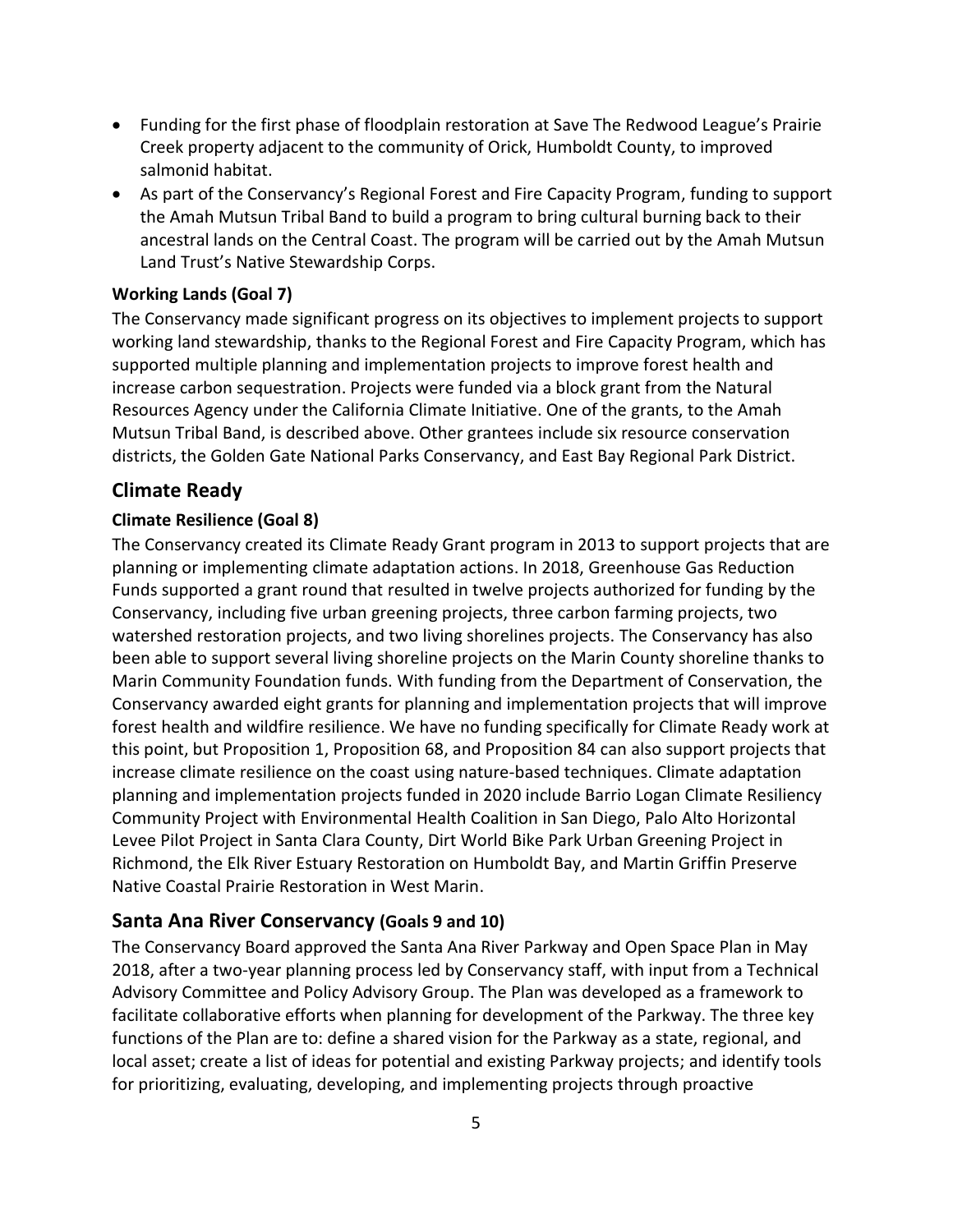collaboration. The Plan identified more than 150 projects that will provide trail amenities, recreational opportunities, and habitat restoration along the Parkway.

In the past three years, the Conservancy has authorized funding for the design of seven public access facilities and six habitat enhancement projects and funding for the construction of four public access facilities and one habitat enhancement project. In 2020 we completed construction of a trail connection at the Prado Dam.

Over the next several years, Conservancy staff will continue to develop projects to design and construct the Santa Ana River Trail, design and construct public access facilities along the Trail, implement environmental education projects, and protect and enhance natural habitats and open space resources on the Santa Ana River. There are capital projects in planning that will be coming to the Conservancy board for implementation funding over the next year. To accomplish the environmental education objective for the Santa Ana River, next year we will use Environmental License Plate funding to conduct an "Explore the River" grant program on the Santa Ana River.

#### **San Francisco Bay Area Conservancy**

#### **Identify and Prioritize Resource and Recreational Goals (Goal 11)**

The Conservancy typically continues its support for major regional planning efforts such as the San Francisco Bay Trail, the Bay Area Ridge Trail, the San Francisco Bay Area Water Trail, and the Conservation Lands Network ("CLN," the regional Uplands Habitat Goals database and tool) every few years. In 2019 the Board authorized additional block or planning grants to the regional trail systems and received an update to the CLN. Staff anticipates requesting support for these and special efforts (such as updates to the Baylands or Subtidal Habitat Goals documents) in the next few years.

#### **Land Protection and Habitat Enhancement (Goal 12)**

The Conservancy is already meeting or exceeding its objectives for developing plans or enhancing wetland, subtidal, and upland habitats. This is due to a long history of involvement in baylands restoration projects, Proposition 1 grant rounds, the acceleration of San Francisco Bay restoration made possible by Measure AA, Proposition 68 funds for projects in accordance with the San Francisco Bay Restoration Authority, and funding from the Marin Community Foundation for three grant rounds for nature-based projects climate adaptation projects on the Marin Shoreline. Projects funded in 2020 include planning for the Palo Alto Horizontal Levee, enhancement and stewardship of the Novato Baylands, restoring Lower Walnut Creek in Contra Costa County, sand mining studies, and removal of the Terminal 4 derelict wharf structure offshore of the City of Richmond. In addition, significant progress was made on construction of a levee across the 1,500-acre Bel Marin Keys site (authorized by the Conservancy in August 2019), and the construction will be wrapped up in spring 2021. Bel Marin Keys, which is owned by the Conservancy and adjacent to the completed Hamilton Restoration project, will eventually provide a mix of seasonal and tidal wetlands habitat.

We have also made significant progress towards funding the enhancement of rivers and watersheds in the Bay Area, including authorizations for fish passage designs on Corte Madera Creek (Marin County) and Sulphur Creek (Napa County), east bay rangeland improvements,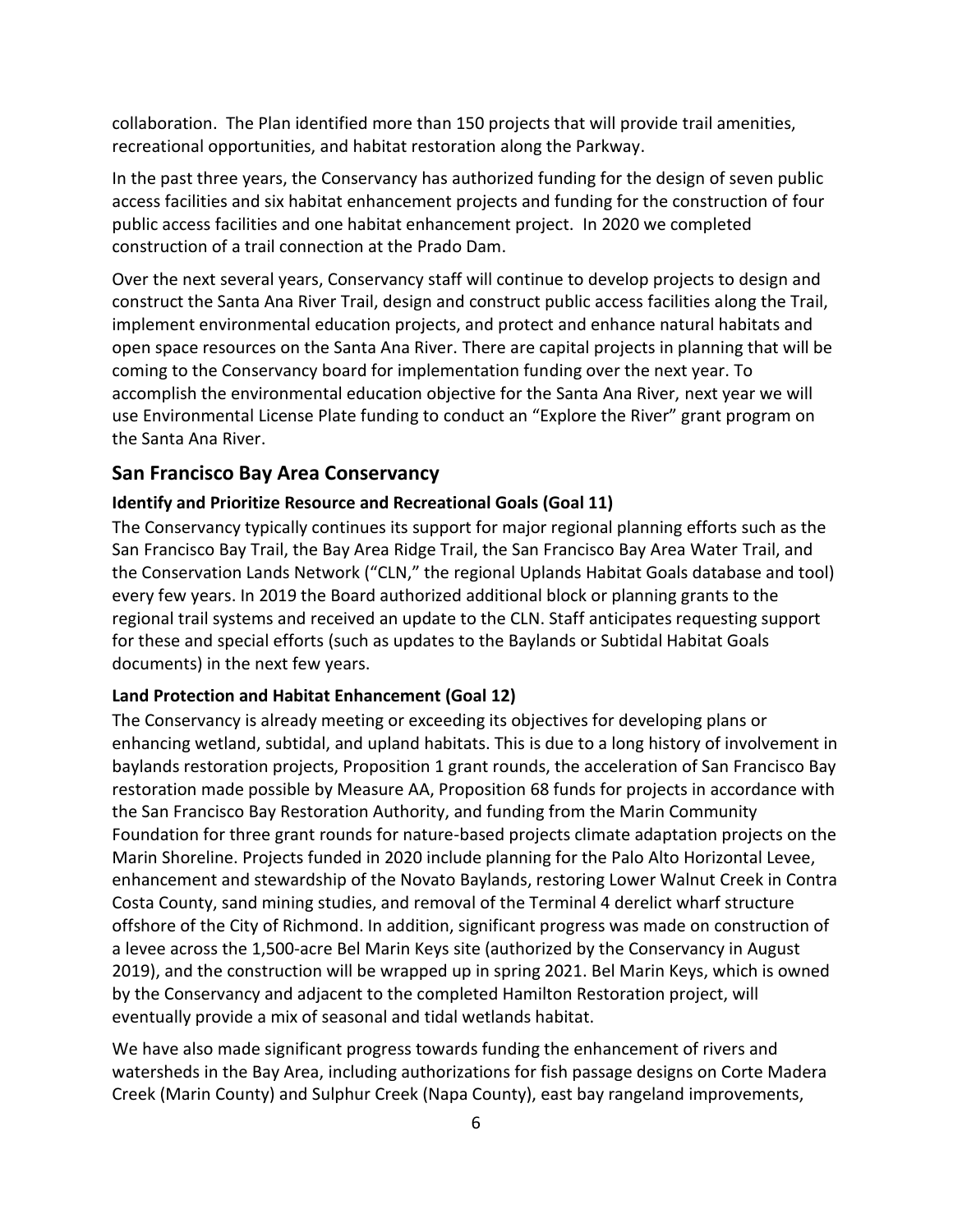additional urban greening that builds on previous projects in Richmond, and a final phase of the Napa River Oakville to Oak Knoll Restoration project.

One of the most significant projects this year was the Conservancy's contribution towards a decades-long effort to permanently protect the open space of the Coyote Valley, a critical linkage between the Santa Cruz Mountains and the Diablo Range for water resource, recreational, and species/habitat corridor values—particularly important as the climate changes. This acquisition by the Santa Clara Valley Open Space Authority secures an area of grazing and agricultural lands south of the urbanized portion of San José that had long been proposed for multiple, large scale housing and office parks developments. The Coyote Valley acquisition also furthered "public access and recreation" and "working lands" goals.

Finally, note that two acquisitions funded in 2019 closed this year (see the Public Access and Recreation section below). Ability to make progress towards protection goals has been limited due to the budget appropriation described above.

## **Public Access and Recreation (Goal 13)**

The Conservancy continues to make progress on objectives related to improving public access and recreation in the Bay Area.

Since the project's inception in 2011, fifty-four Water Trail launch sites have been designated in all nine counties of the San Francisco Bay Area including sites in Oakland, Pittsburg, Mill Valley, Redwood City, San Francisco, Petaluma, Napa, Sausalito, Alameda, Suisun and many more. Four sites were designated in the past year: Candlestick State Park in San Francisco, China Camp State Park in San Rafael, Belden's Landing in Suisun City, and Crane Cove Park in San Francisco. Seven grants have been provided to date to enhance designated launch sites. The recentlycompleted (spring 2020) City of Berkeley project to purchase and install a new ADA-accessible gangway and dock at the Berkeley Marina has received great community response.

In 2020, the Conservancy supported completion of the Bay Area Ridge trail by providing funds to construct a staging area at Patwino Worrtla Kodoi Dihi Open Space Park (formerly Rockville Trails Preserve), and to construct a segment from Bothe-Napa State Park to Calistoga. The Conservancy also funded several trail planning projects, some of which are Priority Conservation Areas as designated by the region's planning agency (ABAG/MTC). The Conservancy celebrated opening of a critical Bay Trail segment in Ravenswood Open Space Preserve in East Palo Alto, which was initiated ten years ago with a planning grant. The San Francisco Bay Restoration Authority's Measure AA funds are also supporting construction of multiple restoration projects, including Bay Trail segments, which is another part of why the Conservancy's support for Bay Trail construction has not been as high as anticipated.

Finally, two acquisitions funded in 2019 that will expand public access and recreation closed in 2020: The 54-acre Cooper Creek addition to the Taylor Mountain Regional Park and Open Space Preserve in Santa Rosa, and the 32-acre Buck's Landing shoreline property near China Camp State Park in Marin County.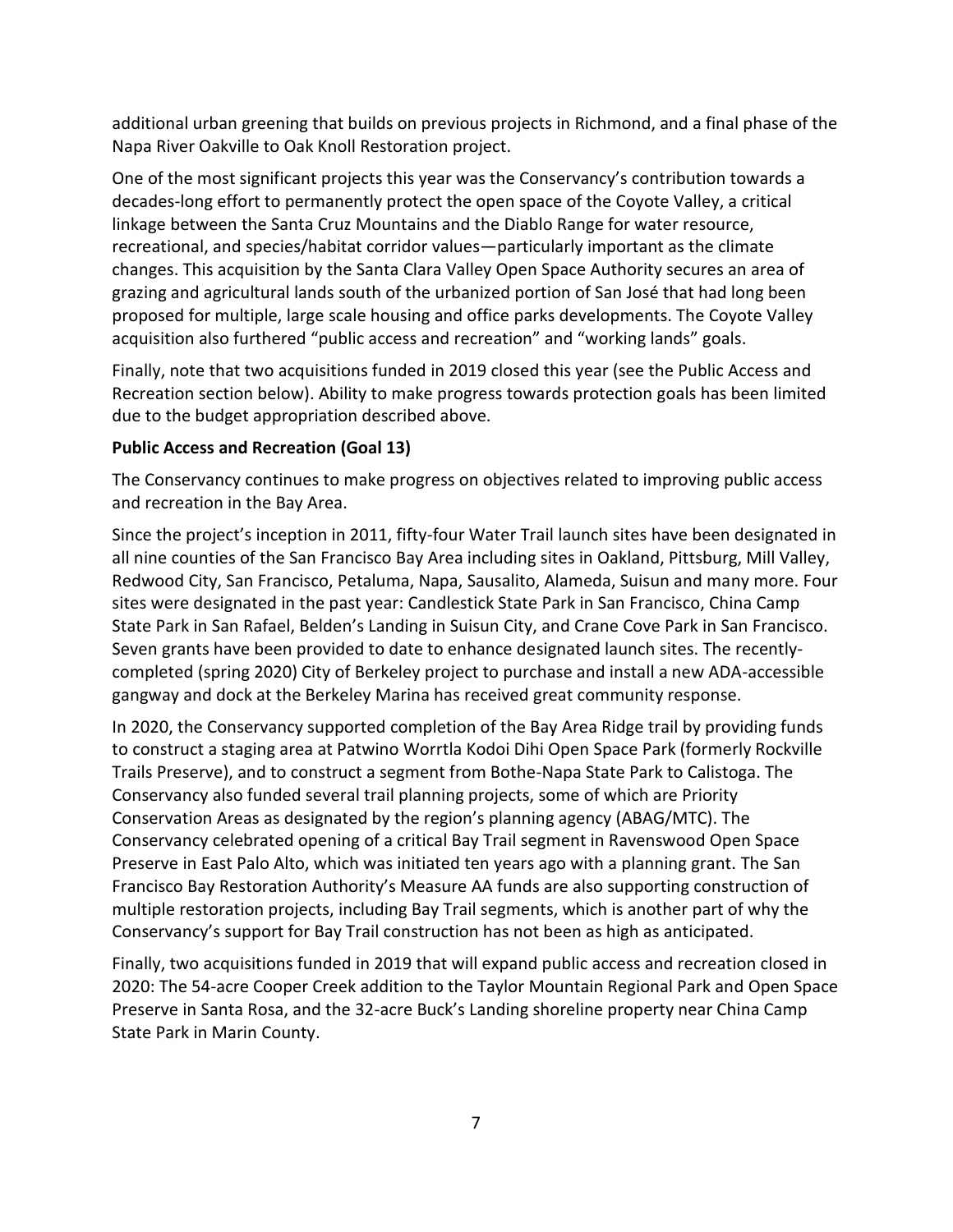#### **Working Lands (Goal 14)**

Although the Conservancy supported the "Water for Wildlife-East Bay Rangeland Pond and Trough Enhancement Project" in 2020, the Conservancy remains behind on its objective to protect working lands in the Bay Area (again, related to the budget appropriation). Proposition 68 funds disbursed via the Bay Area "Climate Ready" Program which launched in November of 2020 could potentially support this effort.

## **Overarching Goals**

The five overarching goals in the Strategic Plan describe what the Conservancy needs to achieve to implement the programmatic objectives of the plan. Except for the Environmental Equity and Justice objectives, these overarching objectives do not have numerical targets.

## **Leadership and Partnership (Goal 15)**

Our staff continue to participate in or lead regional and statewide collaboratives to further our goals, including the Coastal Resilience Network, Southern California Wetlands Recovery Project, Santa Ana River and Parkway Committee, San Francisco Bay Joint Venture, and San Francisco Estuary Partnership. The pandemic has made regional collaboration challenging, but our partners and Conservancy staff have adapted to the new world of virtual gatherings.

## **Environmental Equity and Justice (Goal 16)**

The 2018-2022 Strategic Plan includes, for the first time, objectives for environmental equity and justice. The three objectives have numerical targets and the Conservancy is making good progress on all three objectives. During the past three years, 34% of our overall funding went to projects located in or directly benefited disadvantaged communities; our goal is 35%. This translates to over \$50 million directed to disadvantaged communities out of the over \$150 million of Conservancy funds authorized in the past three years.

Funding has been authorized for 15 projects to increase climate change resilience in communities that lack capacity due to systemic inequities. Projects funded in 2020 include a grant to The Watershed Project for the Dirt World Bike Park Urban Greening Project in Richmond and a grant to Environmental Health Coalition to develop the Barrio Logan Climate Resiliency Community Project to help reduce climate impacts in a frontline community on San Diego Bay. Funding has been provided for 50 projects that increase coastal access for all Californians. Most of these projects came out of the Explore the Coast grant rounds and were grants of \$50,000 or less for programs that enhance coastal experiences, particularly for underserved communities.

In 2020, the Board adopted Justice, Equity, Diversity, and Inclusion (JEDI) Guidelines, which were developed during a public process that included an online survey, five focus groups, a workshop, and discussion at several Board meetings. Staff are implementing the tasks described in the JEDI Guidelines in Action document.

## **Sustainable Funding Strategy (Goal 17)**

As described in the Annual Financial Report presented to the Conservancy Board in September 2020, our financial situation has improved significantly over the past three years, with increased funding for both projects and operation. Certainly, it is an unsettling time in California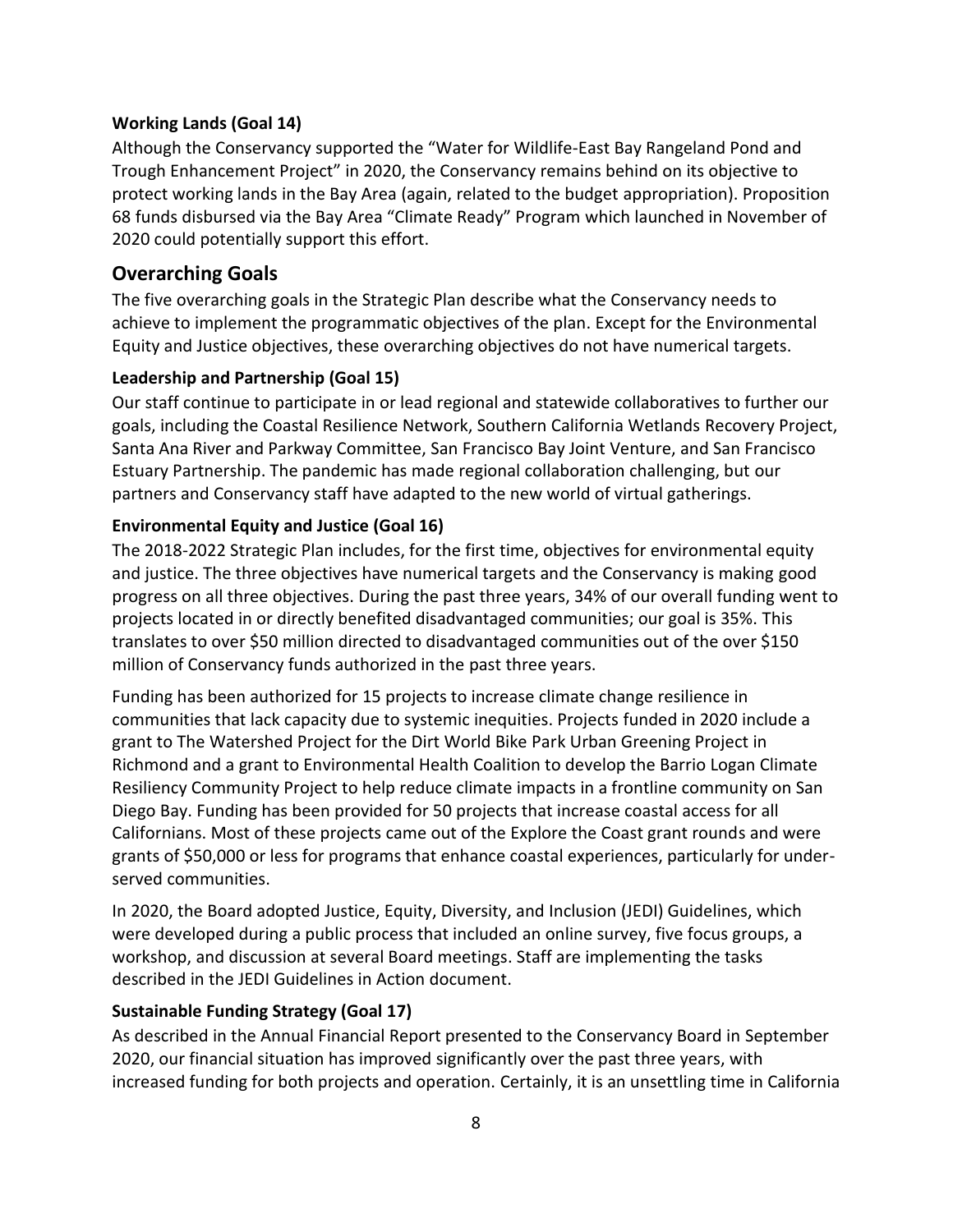and the state budget will be significantly impacted next year. However, past work to diversify and stabilize the Conservancy's support budget leaves the Conservancy in a fair position to weather a recession.

The FY 20/21 budget appropriated \$43.6 million for Conservancy projects, primarily composed of Proposition 68 and Proposition 84 funds. A portion of the Proposition 68 funds for San Francisco Bay was re-appropriated for a specific project. Non-bond funding through the Environmental License Plate Fund (ELPF) and Coastal Access Account allow the Conservancy to accomplish non-capital objectives in the Strategic Plan, especially the Explore the Coast grant program. The Sea Otter Fund and Habitat Conservation Fund support Strategic Plan objectives as well.

On the support budget side, the past three years have been positive for the Conservancy. The appropriations of over \$2 million annually in Environmental License Plate Fund in FY 18/19, FY 19/20, and FY 20/21 have aided in diversifying and stabilizing our support budget, which includes no General Fund. The Conservancy's five-year financial plan calls for a reduced reliance on bond funding and a greater diversity of funding for support of the agency. External funding also aids in this effort and is primarily supported by grant funding from the National Oceanic and Atmospheric Administration and from the San Francisco Bay Restoration Authority for our assistance with administration of Measure AA funds. The Governor has directed all state agencies to plan for a 5% reduction in their support budgets in FY 21/22. We are working with Natural Resources Agency and Department of Finance to plan for these reductions.

#### **Organize Staff Structure (Goal 18)**

The management team continuously evaluates staff resources and shifts responsibilities to address the existing and future needs of the agency. The Conservancy completed our Workforce Plan effort during 2019, with support from CalHR. The Workforce Plan guides our recruitment, retention, professional development, and knowledge transfer activities. Specific actions called for in the plan, many of which are underway, include outreach to increase diversity of job applicants, employee engagement surveys, implicit bias training, development of a mentoring program, development of entrance and exit surveys, and better use of the individual development program for determining training plans and increasing professional development opportunities. Management team will undertake a succession planning effort with CalHR starting in 2021.

#### **Full Transparency and Accountability (Goal 19)**

Effective and honest communication with our many audiences supports the Conservancy's mission to serve all Californians and remain trusted stewards of public funds. In 2020, we advanced our transparency and accountability goals.

- The Project Database, Project Viewer, and Map Collaborator continue to aid us in understanding, reporting, and sharing information about our project work.
- We proactively worked with the news media to share information about our work and provided timely, full responses when news media approached us about issues within our jurisdiction.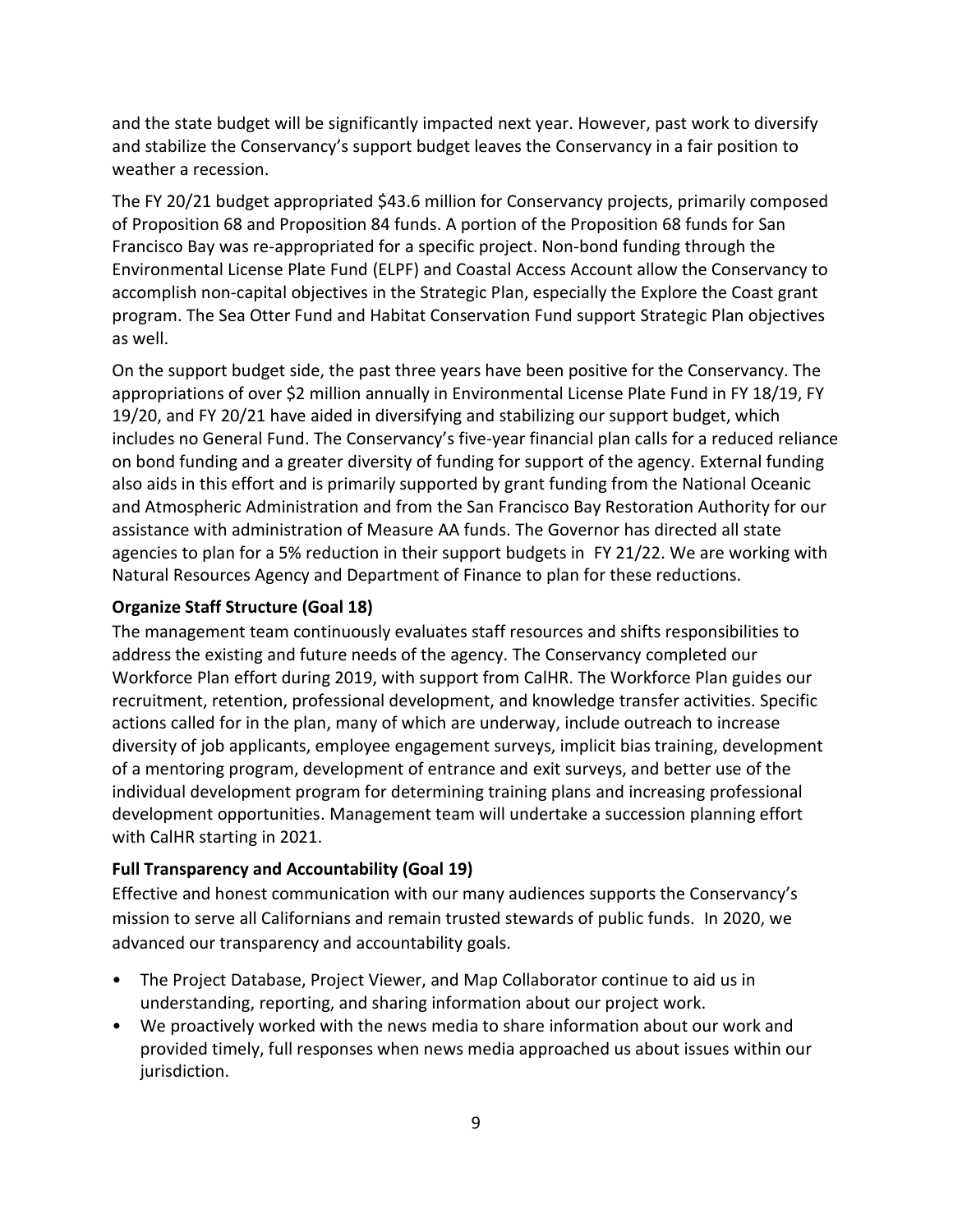- Through consistent and planned use of social media to promote the work and impact of the Conservancy, we have increased our Twitter following by 16% and our Facebook following by 3% in 2020.
- In 2020, the Conservancy hosted four knowledge-sharing webinars open to the general public - Greening Without Gentrification, Coastal Conservancy draft Justice, Equity, Diversity, and Inclusion (JEDI) Guidelines, An Overview of CEQA for Conservation Projects, and Conservation Lands Network 2.0 – attended live by over 800 people and recorded to be available for viewing at any time.
- We continued to update our grant application processes to make our funding more accessible and our decision-making process more transparent.
- As the Conservancy adapted to statewide shelter in place orders, we developed new ways for our staff to work, for our partners to fulfill the obligations of their grants, and for members of the public to attend and participate in our meetings.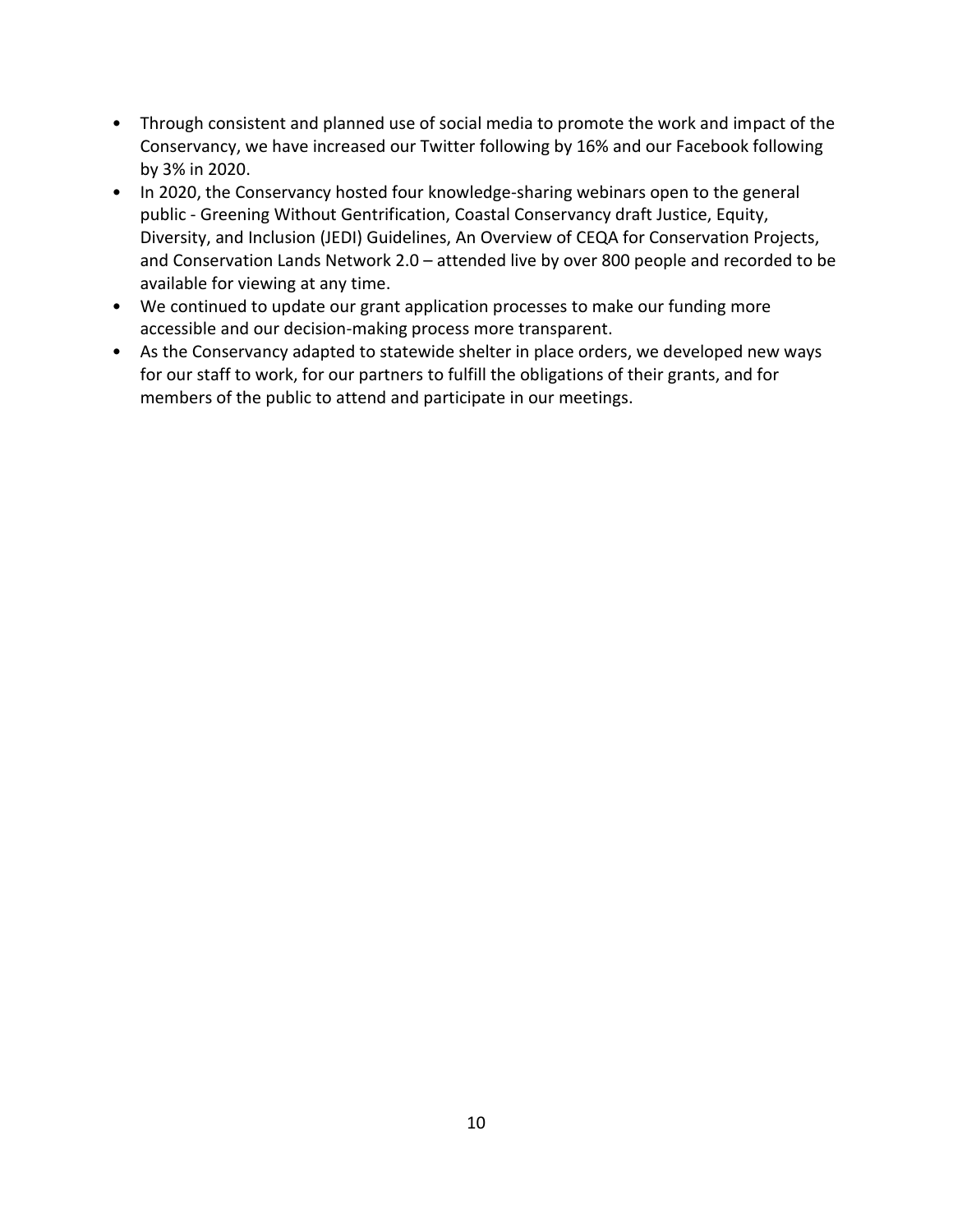|                                                     |                    |                     | <b>Percent</b>  |                    |                          |                          |                 |                  |
|-----------------------------------------------------|--------------------|---------------------|-----------------|--------------------|--------------------------|--------------------------|-----------------|------------------|
| <b>Objective</b>                                    | <b>Target Unit</b> |                     | <b>Complete</b> | <b>North Coast</b> | <b>Central Coast</b>     | <b>South Coast</b>       | <b>Bay Area</b> | <b>Statewide</b> |
| 01A. Promote California Coastal Trail               |                    | 16 Projects         | 38%             |                    |                          |                          |                 |                  |
| 01B. Map the Coastal Trail network                  |                    | $1$ Project         | 100%            |                    |                          |                          |                 |                  |
| 01C. Design new CCT trail segments                  |                    | 18 Miles            | 78%             | 10                 | $\overline{A}$           | $\mathbf{1}$             |                 |                  |
| 01D. Construct new CCT trail segments               |                    | 20 Miles            | 19%             | $\overline{2}$     |                          |                          |                 |                  |
| 01E. Secure property for development of CCT         |                    | 7 Projects          | 43%             | $\mathbf{1}$       |                          | 1                        |                 |                  |
| 01F. Sign the Coastal Trail                         |                    | 100 Percent Signed  | 52%             |                    | $\mathcal{P}$            | $\mathbf{1}$             |                 |                  |
| 02A. Expand barrier free access to coast            |                    | 16 Projects         | 225%            | 10                 | 13                       | 8                        | 5               |                  |
| 02B. Open new coastal areas to the public           |                    | 14 Projects         | 57%             | $\overline{a}$     | $\mathcal{P}$            | $\overline{2}$           |                 |                  |
| 02C. Design coastal recreational facilities         |                    | 13 Designs          | 138%            | $\Delta$           | 8                        | 6                        |                 |                  |
| 102D. Construct or reconstruct coastal recreational |                    |                     |                 |                    |                          |                          |                 |                  |
| facilities                                          |                    | 13 Facilities       | 92%             | 3                  | 5                        | 4                        |                 |                  |
| 02E. Design regional and river parkway trails that  |                    |                     |                 |                    |                          |                          |                 |                  |
| connect to coast                                    |                    | 8 Plans             | 88%             | 1                  | $\overline{4}$           | $\overline{2}$           |                 |                  |
| 02F. Construct regional and river parkway trails    |                    |                     |                 |                    |                          |                          |                 |                  |
| that connect to coast                               |                    | 10 Miles            | 16%             | 1                  |                          | 1                        |                 |                  |
| 02G. Acquire land for new coastal accessways        |                    | 5 Projects          | 100%            | $\mathbf{1}$       | $\overline{2}$           | $\mathbf{1}$             | $\mathbf{1}$    |                  |
| 03A. Develop waterfront revitalization plans        |                    | 7 Plans             | 57%             | $\mathbf{1}$       | $\mathbf{1}$             | $\overline{2}$           |                 |                  |
| 03B. Implement waterfront revitalization projects   |                    | $5$ Projects        | 100%            |                    | $\overline{\phantom{0}}$ | $\overline{\phantom{a}}$ | $\mathbf{1}$    |                  |
|                                                     |                    |                     |                 |                    |                          |                          |                 |                  |
| 03C. Complete Lower-Cost Accommodations Plan        |                    | $1$  Plans          | 100%            |                    |                          |                          |                 |                  |
| 03D. Design Lower Cost Accommodations               |                    | 160 Rooms/Campsites | 104%            | 18                 | 72                       | 77                       |                 |                  |
| 03E. Create Lower Cost Accommodations               |                    | 195 Rooms/Campsites | 53%             | 8                  |                          | 96                       |                 |                  |
| 03F. Develop programs to implement LCOA Plan        |                    | 3 Programs          | 0%              |                    |                          |                          |                 |                  |
|                                                     |                    |                     |                 |                    |                          |                          |                 |                  |
| 04A. Support programs and events that improve       |                    |                     |                 |                    |                          |                          |                 |                  |
| public understanding of coastal resources           |                    | 105 Program         | 98%             | 13                 | 18                       | 51                       | 21              |                  |
| 04B. Support the design and installation of         |                    |                     |                 |                    |                          |                          |                 |                  |
| interpretive or educational displays                |                    | 30 Exhibits         | 67%             | $\mathbf{1}$       | 5                        | 14                       |                 |                  |
| 04C. Construct or improve regional environmental    |                    |                     |                 |                    |                          |                          |                 |                  |
| education centers                                   |                    | 3 Centers           | 33%             |                    | -1                       |                          |                 |                  |
| 05A. Protect significant coastal and watershed      |                    |                     |                 |                    |                          |                          |                 |                  |
| resource properties                                 | 11,000 Acres       |                     | 52%             | 902                | 2610                     | 1656                     | 515             |                  |
| 05B. Protect working-lands                          | 14,500 Acres       |                     | 9%              |                    | 1244                     |                          |                 |                  |
| 05C. Implement projects that preserve and restore   |                    |                     |                 |                    |                          |                          |                 |                  |
| fish and wildlife corridors                         |                    | 16 Projects         | 81%             | $\Delta$           | β                        | 5                        |                 |                  |
| 06A. Develop restoration and enhancement plans      |                    |                     |                 |                    |                          |                          |                 |                  |
| lfor coastal habitats                               |                    | 35 Plans            | 131%            | 10 <sup>1</sup>    | 13                       | 14                       |                 | ٩                |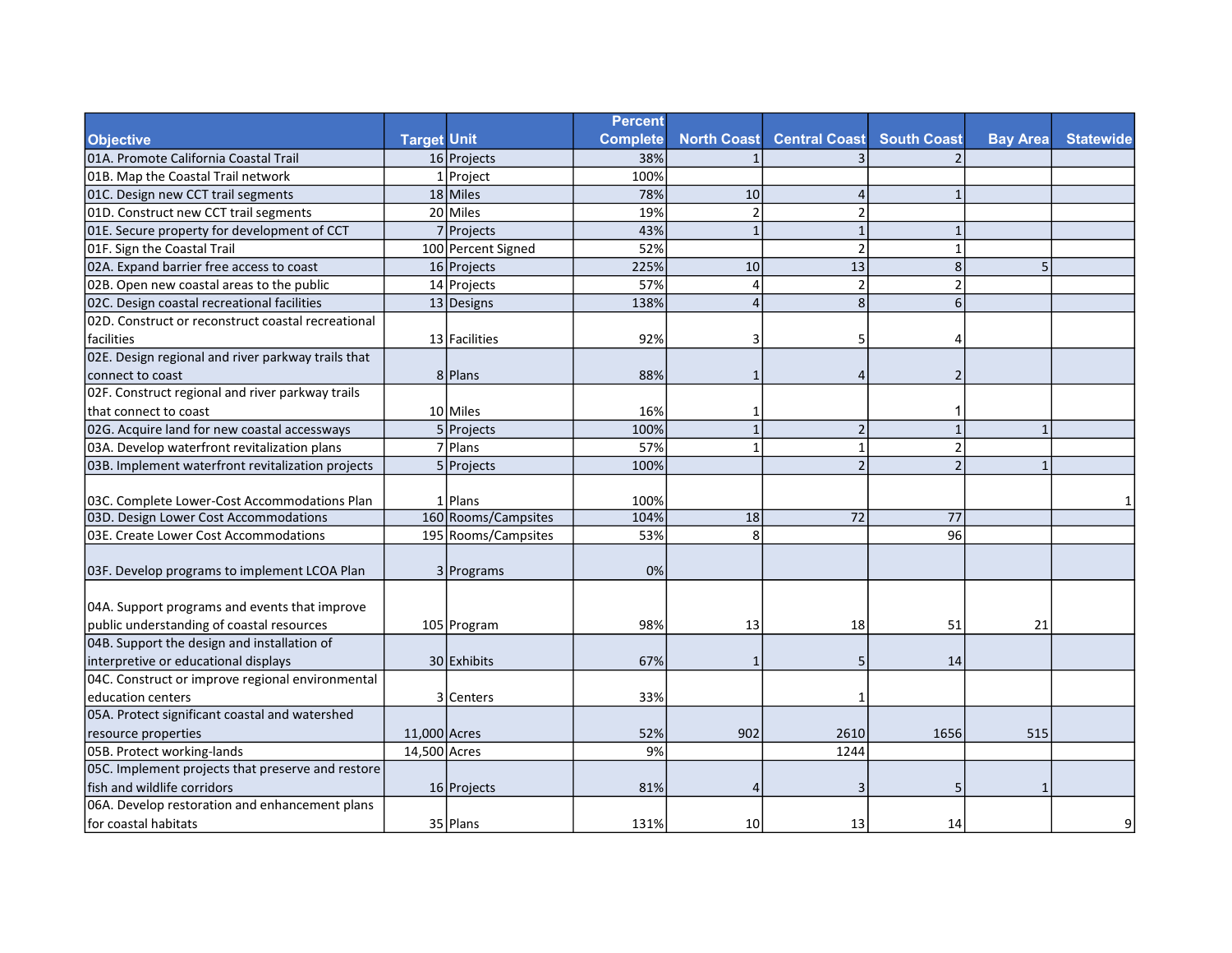|                                                    |                    |             | <b>Percent</b>  |                    |                      |                    |                 |                  |
|----------------------------------------------------|--------------------|-------------|-----------------|--------------------|----------------------|--------------------|-----------------|------------------|
| <b>Objective</b>                                   | <b>Target Unit</b> |             | <b>Complete</b> | <b>North Coast</b> | <b>Central Coast</b> | <b>South Coast</b> | <b>Bay Area</b> | <b>Statewide</b> |
| 06B. Restore or enhance coastal habitats           | $4,180$ Acres      |             | 75%             | 2241               | 725                  | 183                |                 |                  |
| 06C. Develop plans to preserve and enhance         |                    |             |                 |                    |                      |                    |                 |                  |
| coastal watersheds and floodplains                 |                    | 30 Plans    | 117%            | 11                 | 15                   | 8                  | 1               |                  |
| 06D. Implement projects that preserve and          |                    |             |                 |                    |                      |                    |                 |                  |
| enhance coastal watersheds and floodplains         |                    | 40 Projects | 73%             | 9                  | 3                    | 17                 |                 |                  |
|                                                    |                    |             |                 |                    |                      |                    |                 |                  |
| 06E. Implement projects to improve fish habitat    |                    | 45 Projects | 40%             | 11                 | 5                    | 2                  |                 |                  |
| 06F. Complete plans to improve coastal water       |                    | $17$  Plans | 47%             | $\overline{2}$     | $\overline{3}$       | 3                  |                 |                  |
| 06G. Implement projects to improve coastal water   |                    |             |                 |                    |                      |                    |                 |                  |
| quality                                            |                    | 28 Projects | 39%             |                    | З                    | 4                  |                 |                  |
| 06H. Implement projects to support the recovery    |                    |             |                 |                    |                      |                    |                 |                  |
| lof the southern sea otter                         |                    | 10 Projects | 50%             |                    | 5                    |                    |                 |                  |
| 07A. Develop plans to enhance working lands        |                    | 30 Plans    | 53%             | $\overline{1}$     | 6                    |                    |                 | 9                |
|                                                    |                    |             |                 |                    |                      |                    |                 |                  |
| 07B. Implement projects to enhance working lands   |                    | 17 Projects | 71%             | 3                  | 1                    | 1                  |                 | 7                |
| 08A. Conduct climate change vulnerability          |                    |             |                 |                    |                      |                    |                 |                  |
| assessments and develop adaptation plans           |                    | 12 Study    | 42%             |                    |                      | 1                  | $\overline{2}$  |                  |
| 08B. Plan climate change adaptation projects       |                    | $21$  Plans | 157%            | $\Delta$           | $\overline{2}$       | $\overline{7}$     | 14              | 6                |
| 08C. Implement climate change adaptation           |                    |             |                 |                    |                      |                    |                 |                  |
| projects.                                          |                    | 28 Projects | 129%            | 3                  | $\overline{2}$       | 11                 | 13              | 7                |
| 09A. SAR: Design sections of the Santa Ana River   |                    |             |                 |                    |                      |                    |                 |                  |
| <b>Trail</b>                                       |                    | 10 Miles    | 0%              |                    |                      |                    |                 |                  |
| 09B. SAR: Construct sections of the Santa Ana      |                    |             |                 |                    |                      |                    |                 |                  |
| River Trail                                        |                    | 12 Miles    | 8%              |                    |                      | 1                  |                 |                  |
| 09C. SAR: Design public access facilities along    |                    |             |                 |                    |                      |                    |                 |                  |
| Santa Ana River Trail                              |                    | 6 Projects  | 133%            |                    |                      | 8                  |                 |                  |
| 09D. SAR: Construct public access facilities along |                    |             |                 |                    |                      |                    |                 |                  |
| Santa Ana River Trail                              |                    | 6 Projects  | 50%             |                    |                      | 3                  |                 |                  |
| 09E. SAR: Implement environmental education        |                    |             |                 |                    |                      |                    |                 |                  |
| projects along SART                                |                    | 6 Projects  | 0%              |                    |                      |                    |                 |                  |
| 10A. SAR: Protect natural habitats and other open  |                    |             |                 |                    |                      |                    |                 |                  |
| space resources                                    |                    | 5 Acres     | 0%              |                    |                      |                    |                 |                  |
| 10B. SAR: Develop plans for enhancement plans      |                    |             |                 |                    |                      |                    |                 |                  |
| for natural habitats and other open space          |                    |             |                 |                    |                      |                    |                 |                  |
| resources                                          |                    | 6 Plans     | 100%            |                    |                      | 6                  |                 |                  |
| 10C. SAR: Enhance natural habitats and other open  |                    |             |                 |                    |                      |                    |                 |                  |
| space resources.                                   |                    | 4 Acres     | 50%             |                    |                      | $\overline{2}$     |                 |                  |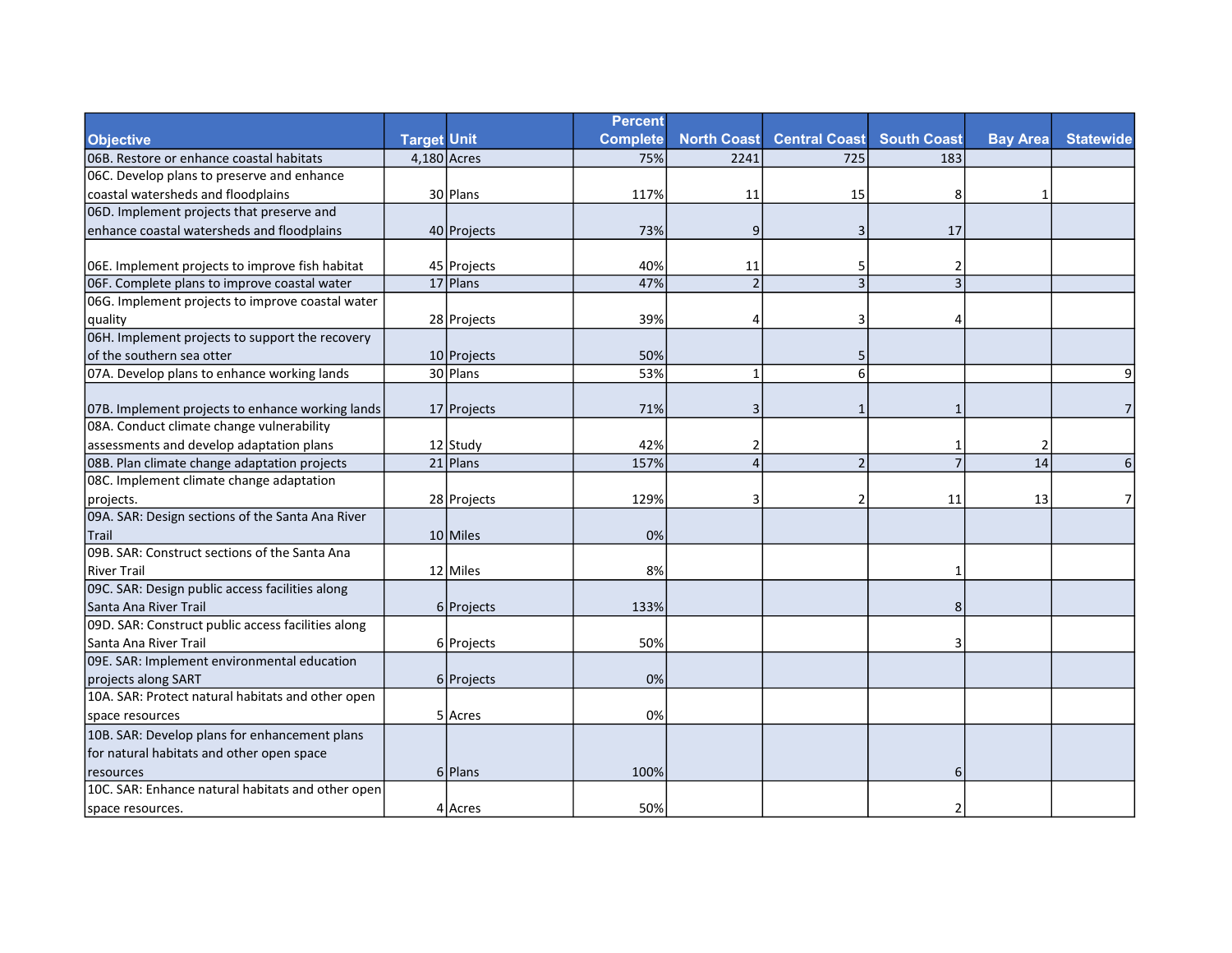|                                                      |                    |               | <b>Percent</b>  |                    |                      |                    |                 |                  |
|------------------------------------------------------|--------------------|---------------|-----------------|--------------------|----------------------|--------------------|-----------------|------------------|
| <b>Objective</b>                                     | <b>Target Unit</b> |               | <b>Complete</b> | <b>North Coast</b> | <b>Central Coast</b> | <b>South Coast</b> | <b>Bay Area</b> | <b>Statewide</b> |
| 11A. SFBay: Identify and prioritize resource and     |                    |               |                 |                    |                      |                    |                 |                  |
| recreational goals                                   |                    | 2 Plans       | 100%            |                    | $\mathbf{1}$         |                    | $\mathbf 1$     |                  |
| 12A. SF Bay: Protect wetlands, riparian habitat,     |                    |               |                 |                    |                      |                    |                 |                  |
| and subtidal habitat                                 | $1,600$ Acres      |               | 0%              |                    |                      |                    |                 |                  |
| 12B. SF Bay: Protect wildlife habitat, connecting    |                    |               |                 |                    |                      |                    |                 |                  |
| corridors, scenic areas, and other open-space        |                    |               |                 |                    |                      |                    |                 |                  |
| resources                                            |                    | $6,500$ Acres | 5%              |                    |                      |                    | 321             |                  |
| 12C. SF Bay: Develop plans for enhancement of        |                    |               |                 |                    |                      |                    |                 |                  |
| wetland, subtidal, and upland habitat                |                    | 5 Plans       | 300%            |                    |                      |                    | 15              |                  |
| 12D. SF Bay: Enhance wetland, subtidal, and          |                    |               |                 |                    |                      |                    |                 |                  |
| upland habitat                                       |                    | 4,000 Acres   | 90%             |                    |                      |                    | 3619            |                  |
| 12E. SF Bay: Develop plans for enhancement of        |                    |               |                 |                    |                      |                    |                 |                  |
| rivers, creeks and watersheds                        |                    | 4 Plans       | 100%            |                    |                      |                    | 4               |                  |
|                                                      |                    |               |                 |                    |                      |                    |                 |                  |
| 12F. SF Bay: Enhance riparian and riverine habitat   |                    |               |                 |                    |                      |                    |                 |                  |
| or other watershed functions and processes           |                    | 10 Projects   | 140%            |                    |                      |                    | 14              |                  |
| 12G. SF Bay: Eradicate non-native invasive species   |                    |               |                 |                    |                      |                    |                 |                  |
| that threaten important habitats                     |                    | 1 Projects    | 100%            |                    |                      |                    | $\mathbf 1$     |                  |
| 13A. SF Bay: Develop plans for projects that         |                    |               |                 |                    |                      |                    |                 |                  |
| provide recreational facilities                      |                    | 3 Plans       | 100%            |                    |                      |                    | $\overline{2}$  |                  |
| 13B. SF Bay: Implement projects that provide         |                    |               |                 |                    |                      |                    |                 |                  |
| recreational facilities                              |                    | 6 Projects    | 100%            | -1                 |                      |                    | 5               |                  |
| 13C. SF Bay: Acquire land for public access or to    |                    |               |                 |                    |                      |                    |                 |                  |
| Iprovide trail corridors                             | $1,700$ Acres      |               | 49%             |                    |                      |                    | 836             |                  |
| 13D. SF Bay: Develop plans for completing            |                    |               |                 |                    |                      |                    |                 |                  |
| segments of the San Francisco Bay Trail              |                    | 10 Miles      | 98%             |                    |                      |                    | 9               |                  |
| 13E. SF Bay: Construct segments of the San           |                    |               |                 |                    |                      |                    |                 |                  |
| Francisco Bay Trail                                  |                    | 15 Miles      | 0%              |                    |                      |                    |                 |                  |
| 13F. SF Bay: Plan segments of the Bay Area Ridge     |                    | 25 Miles      | 156%            |                    |                      |                    | 39              |                  |
| 13G. SF Bay: Construct segments of the Bay Area      |                    |               |                 |                    |                      |                    |                 |                  |
| Ridge Trail                                          |                    | $9$ Miles     | 112%            |                    |                      |                    | 10              |                  |
| 13H. SF Bay: Develop plans for regionally            |                    |               |                 |                    |                      |                    |                 |                  |
| significant public access trails and community       |                    |               |                 |                    |                      |                    |                 |                  |
| connectors                                           |                    | $2$  Plans    | 200%            |                    | 1                    |                    | 3               |                  |
| 13I. SF Bay: Construct regionally significant public |                    |               |                 |                    |                      |                    |                 |                  |
| trails and community connectors                      |                    | 2 Projects    | 200%            |                    |                      |                    | $\overline{4}$  |                  |
| 13J. SF Bay: Designate launch sites for the San      |                    |               |                 |                    |                      |                    |                 |                  |
| Francisco Bay Area Water Trail                       |                    | $25$ Sites    | 40%             |                    |                      |                    | 10 <sup>1</sup> |                  |